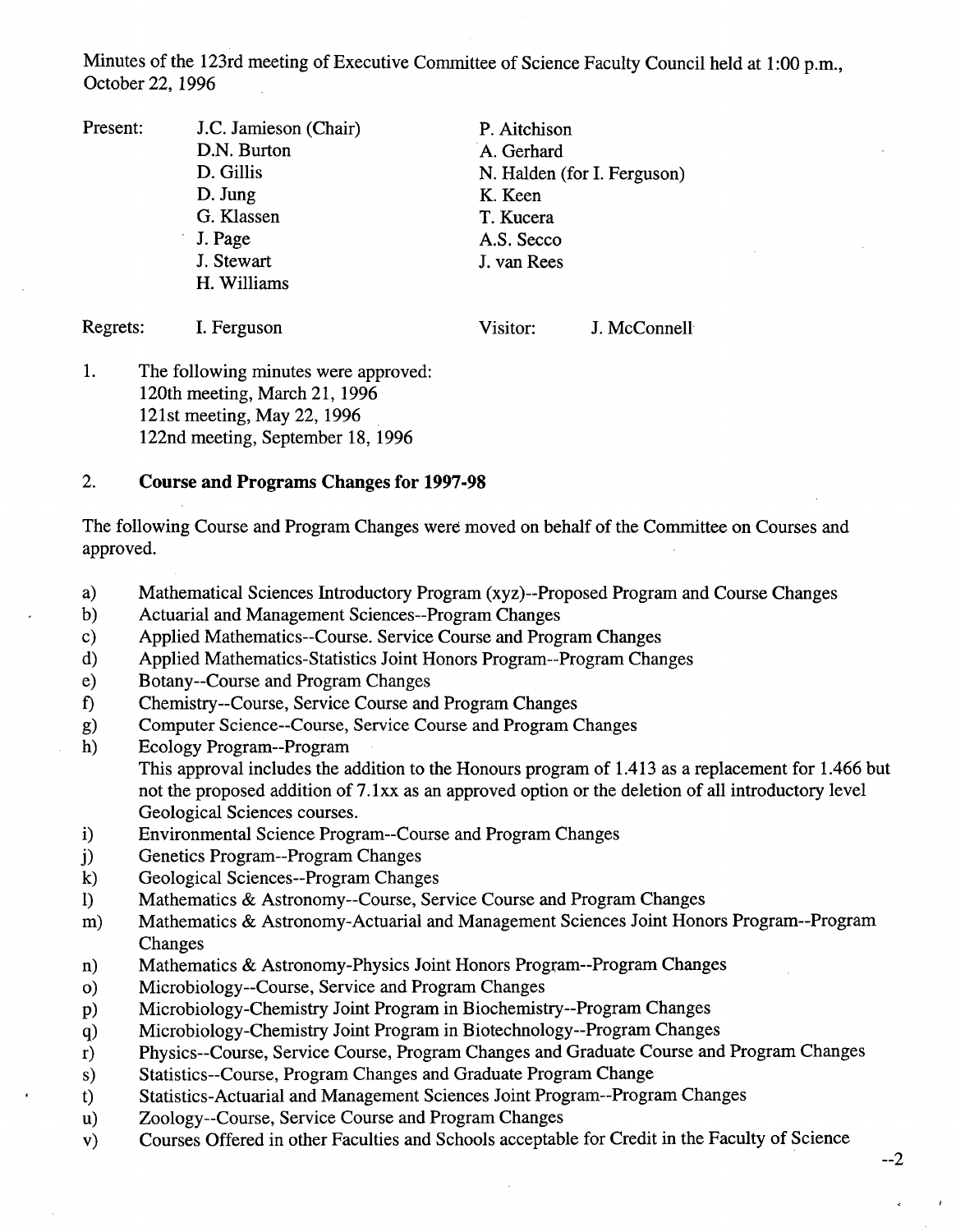## $3.$ **Proposal to Change the Requirements for Admission to Science for the 97/88 Session**

Dean Burton presented this proposal for Faculty Executive's advice and comment. The Faculty of Arts has not seen this document. After discussion the following motion was MIS/C:

"That the Executive Committee of Faculty Council of Science approve that this matter be pursued."

 $\overline{4}$ . David Jung, Senior Stick, introduced himself. He mentioned that the SSA had funded students in the past to attend meeting to give presentations. He stated if there were any competitions that the SSA could help with in funding students to let the SSA know.

 $\mathbf{r}$ 

It was suggested that Mr. Jung be invited to a next meeting of Administrative Council,

Meeting adjourned 3:20 p.m.

 $\bar{z}$ 

 $\mathcal{L}_{\mathcal{A}}$ 

 $\sim$   $\sim$